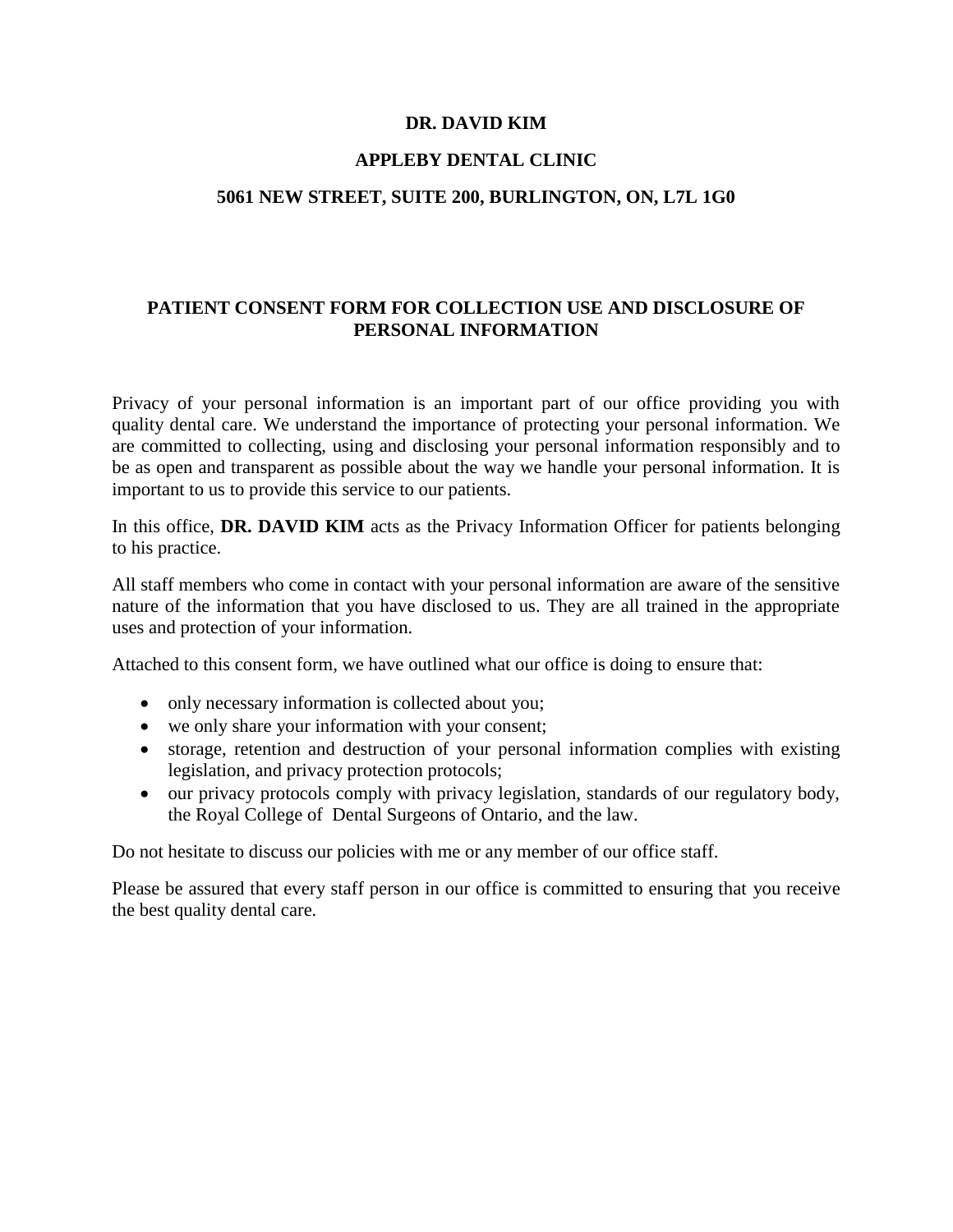# **How Our Office Collects, Uses And Discloses Patients' Personal Information**

Our office understands the importance of protecting your personal information. To help you understand how we are doing that, we have outlined here how our office is using and disclosing your information.

This office will collect, use and disclose information about you for the following purposes:

- to deliver safe and efficient patient care
- to identify and to ensure continuous high quality service
- to assess your health needs
- to provide health care
- to advise you of treatment options
- to enable us to contact you
- to establish and maintain communication with you
- to offer and provide treatment, care and services in relationship to the oral and maxillofacial complex and dental care generally
- to communicate with other treating health-care providers, including specialists and general dentists who are the referring dentists and/or peripheral dentists
- to allow us to maintain communication and contact with you to distribute health-care information and to book and confirm appointments.
- To allow us to efficiently follow-up for treatment, care and billing
- For teaching and demonstrating purposes on an anonymous basis
- To complete and submit dental claims for third party adjudication and payment
- To comply with legal and regulatory requirements, including the delivery of patients' charts and records to the Royal College of Dental Surgeons of Ontario in a timely fashion, when required, according to the provisions of the *Regulated Health Professions Act*
- to comply with agreements/undertakings entered into voluntarily by the member with the Royal College of Dental Surgeons of Ontario, including the delivery and/or review of patents' charts and records to the College in a timely fashion for regulatory and monitoring purposes
- to permit potential purchasers, practice brokers or advisors to evaluate the dental practice
- to allow potential purchasers, practice brokers or advisors to conduct an audit in preparation for a practice sale
- to deliver your charts and records to the dentist's insurance carrier to enable the insurance company to assess liability and quantify damages, if any
- to prepare materials for the Health Professions Appeal and Review Board (HPARB)
- to invoice for goods and services
- to process credit card payments
- to collect unpaid accounts
- to assist this office to comply with all regulatory requirements
- to comply generally with the law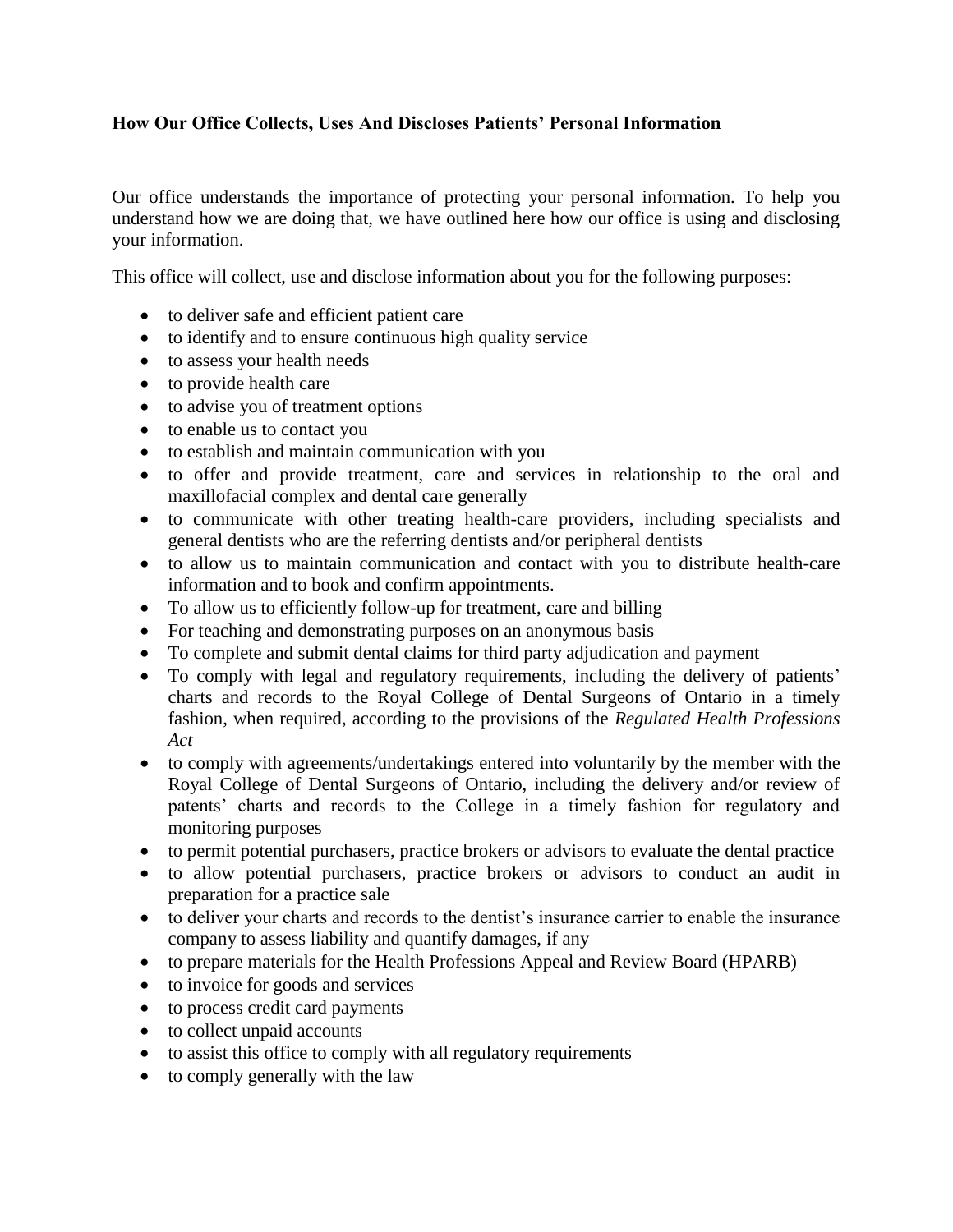By signing the consent section of the Patient Consent Form, you have agreed that you have given your informed consent to the collection, use and/or disclosure of your personal information for the purposes that are listed. If a new purpose arises for the use and/or disclosure of your personal information, we will seek your approval in advance.

Your information may be accessed by regulatory authorities under the terms of the *Regulated Health Professions Act (RHPA)* for the purposes of the Royal College of Dental Surgeons of Ontario fulfilling its mandate under the RHPA, and for the defence of a legal issue.

Our office will not under any conditions supply your insurer with your confidential medical history. In the event this kind of request is made, we will forward the information directly to you for review, and for your specific consent.

When unusual requests are received, we will contact you for permission to release such information. We may also advise you if such a release is inappropriate.

You many withdraw your consent for use or disclosure of your personal information, and we will explain the ramifications of that decision, and the process.

## **Personal Data Protection**

Dental records are collections of sensitive personal patient information compiled to allow dentists and other dental health care providers to provide dental treatment, provide continuity of care and maintain optimal standards of care. Original dental records compiled by a dentist are the legal property of the dentist.

Patients have a legal right to examine and copy their records and to control the use and dissemination of the information contained in their records. Dentists require patients to provide complete, accurate and intimate health details in order to provide safe and effective treatment.

Therefore, ownership of original dental records obligate the security and confidentiality of this information contained therein which may be developed only with the permission of the patient except when otherwise required by law.

Patients have the right to control disclosure of their dental records to others. Release of information must be informed; must be specific and for a one-time event; must afford the patient an opportunity to review that information requested and being released prior to the transfer and with an opportunity to withdraw prior consent; must not be used for any purpose other than the primary and specific use requested; and must be with the patient's permission, preferably in writing.

Patients are entitled to receive dental care in a confidential setting free of third party intrusion. Release of patient information to third parties must adhere to the basic principles of confidentiality and patient rights outlined above with the intention of enabling patients to review any and all third party benefits to which they may be entitled. Patients may be unaware of the information third parties may have access to under broad based consents to release dental records